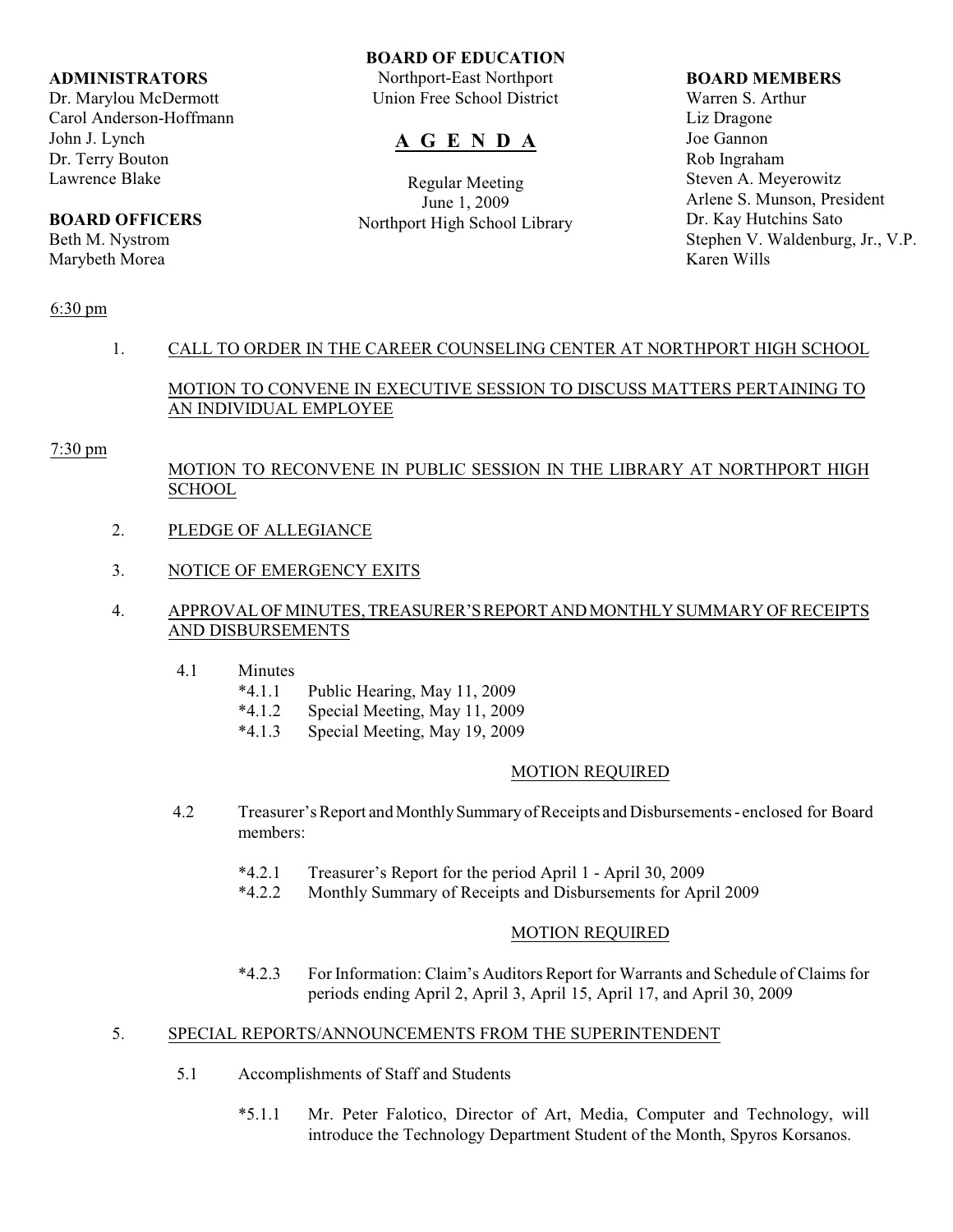5.1.2 Mrs. Barbara Falotico, Bellerose Avenue School Principal, will introduce the following student award winners:

Daniel McGuinness, 5<sup>th</sup> Grade, *Huntington Writes Contest*, First Place Jack McGlone, 5<sup>th</sup> Grade, *Suffolk Reading Council 2008-2009 Creative Writing and Art Cover Contest,* Second Place

 5.1.3 Mr. Scott Pellegrino, Elementary Science Coordinator, will introduce the following elementary student Science Fair Award winners:

Brookhaven National Laboratory Elementary School Science Fair Christopher Cooney, 1<sup>st</sup> Grade, "Should You Wave Your Arms Around Above Your *Head if You're Drowning?"* Garrett Schilling, 1<sup>st</sup> Grade, "Don't Rock the Boat" Joshua Tanzer, 2<sup>nd</sup> Grade, "What Do Ants Like?" Jennie Dworkin, 3<sup>rd</sup> Grade, "Lefty-Righty" Nicholas Millkey, 3<sup>rd</sup> Grade, "Catching the Wind with Wings and Flippers" Aidan Dwyer, 5<sup>th</sup> Grade, "Man v. Wild Nature!"

5.1.4 Mr. Bryan Horan, Science Research Coordinator, will introduce the following Northport Middle School Science Fair winners and the Society for Science & The Public Middle School Fair winner:

> Northport Middle School Science Fair Joseph Wetzel, 6<sup>th</sup> Grade, *"Will the Density of a Liquid Affect a Ball's Speed?"* Alexander Santoro, 7<sup>th</sup> Grade, "Guitars Wavelength Frequencies" Kristopher Fuller, 8<sup>th</sup> Grade, "Colored Filters and Solar Panels"

Society for Science & the Public Middle School Fair Devin Dwyer, 8<sup>th</sup> Grade, "Strouhal Number"

 5.1.5 Mr. Daniel Drance,Chairperson of Mathematics K-12, will introduce the following Mathematics Award Winners:

Math Fair

East Northport Middle School - Justin Riggs, Joshua Williams, Alexzandrea Richards

Northport Middle School - Alexander Borger, Brian Liu, Catherine MacLeod, Connor Powers, Melissa Wing, Brian Eyring, Benjamin Maritato, Kean Amidi-Abraham, David Hatch, Matthew Nicolai

Northport High School - Molly Baron, John Barry, Ellen Choe, Matthew Dannenberg, Lia Estrada, James Lauria, Scarlett Nawrocki, Kevin Ross, Chloe Rubel, Kelley Stanford, Brent Bomkamp

#### Suffolk County Math Tournament

*Third Place* (Lower Division Team): Matthew Dannenberg, Eli Doris, Samuel Kessler, Ian Montague, Caleb Zulawski

*First Place/Suffolk County Champions* (Upper Division Team) - Max Curran, Peter Kahng, Glen Meyerowitz, Daniel Ronde, Michael Ross

*First Place Individual* Competition/County Champion (Grade 9) - Matthew Dannenberg

*Third Place Individual* Competition (Grade 10) - Eli Doris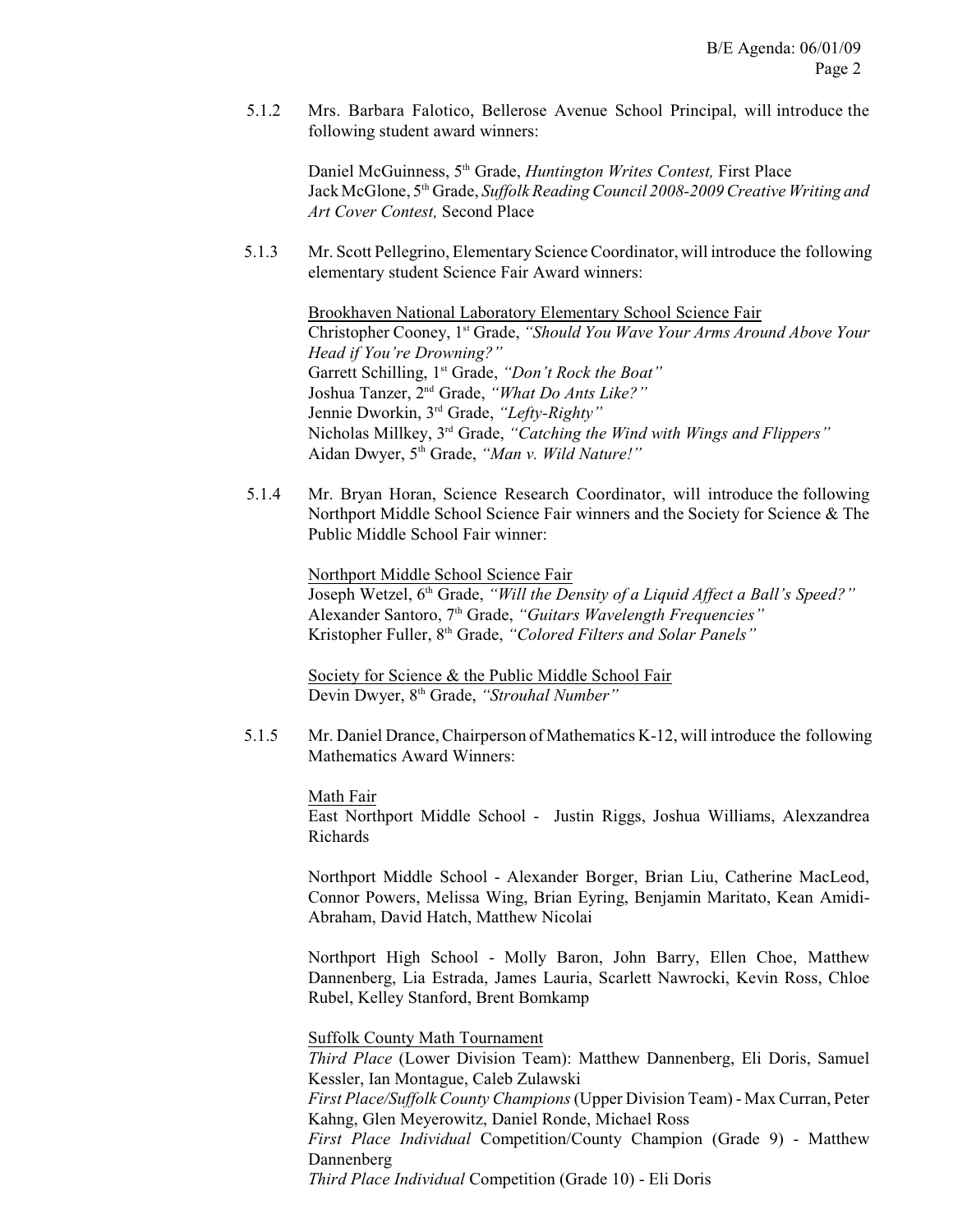*Fifth Place Individual* Competition (Grade 11) - Max Curran *Fourth Place Individual* Competition (Grade 12) - Daniel Ronde *Third Place Individual* Competition (Grade 12) - Glen Meyerowitz *First Place Individual* Competition/County Champion - Michael Ross

Suffolk County Math Contest *Second Place* (Level III) - Matthew Dannenberg *Fifth Place* (Level IV) - tie - Max Curran, Christina Seong, Caleb Zulawski

#### Mathletes

*New York State Mathematics League* (NYSMIL) All Stars - Max Curran, Peter Kahng, Michael Ross *Third Place* in Suffolk County (Jr. High Math Team) - Matthew Dannenberg, Ian Montague, Justin Fazel

Rensselaer Medal Max Curran

- \*5.2 For Information: Review of School Conduct and Discipline Policies for grade K-5 and 6-8 as set forth in the Elementary and Middle School Handbooks
- \*5.3 For Information: Upcoming Meetings

### 6. COMMUNICATIONS

*Please Note: This is the opportunity for persons who had written letters to the Board to speak to the Board regarding the issues raised in their communications. Speakers are asked to keep their comments brief, and to speak for no longer than 5 minutes.*

\*6.1 Email from Mr. Albert Prisco, received May 21, 2009, re: Budget vote

#### 7. PUBLIC PARTICIPATION

*Please Note: Community members are invited to share their questions, comments, or concerns with the school board. When speaking, citizensshould state their name and address for the record and limit their presentation to 5 minutes. Where possible, the board will answer factual questions immediately. A written response may be provided when information is not available. If a response would involve discussion of board policy or decisions which might be of interest to citizens not present at the meeting, the board may place the item on a future meeting agenda*.

#### 8. SUPERINTENDENT'S REPORT, GENERAL - FOR BOARD ACTION

8.1 Recommendation to approve the following Personnel Schedules:

| $*8.1.1$ | Schedule A -        |                         | Certified Staff                |
|----------|---------------------|-------------------------|--------------------------------|
| $*8.1.2$ | Schedule B          | $\sim 100$              | Non-Instructional Staff        |
| $*8.1.3$ | Schedule D          | $\sim 100$ km s $^{-1}$ | Extra Pay                      |
| $*814$   | Schedule J          | $\sim 100$              | Committee on Special Education |
| $*8.1.5$ | Schedule L          | $\sim$ 10 $\pm$         | PDC UTN                        |
| $*816$   | Schedule M - Tenure |                         |                                |

#### MOTION REQUIRED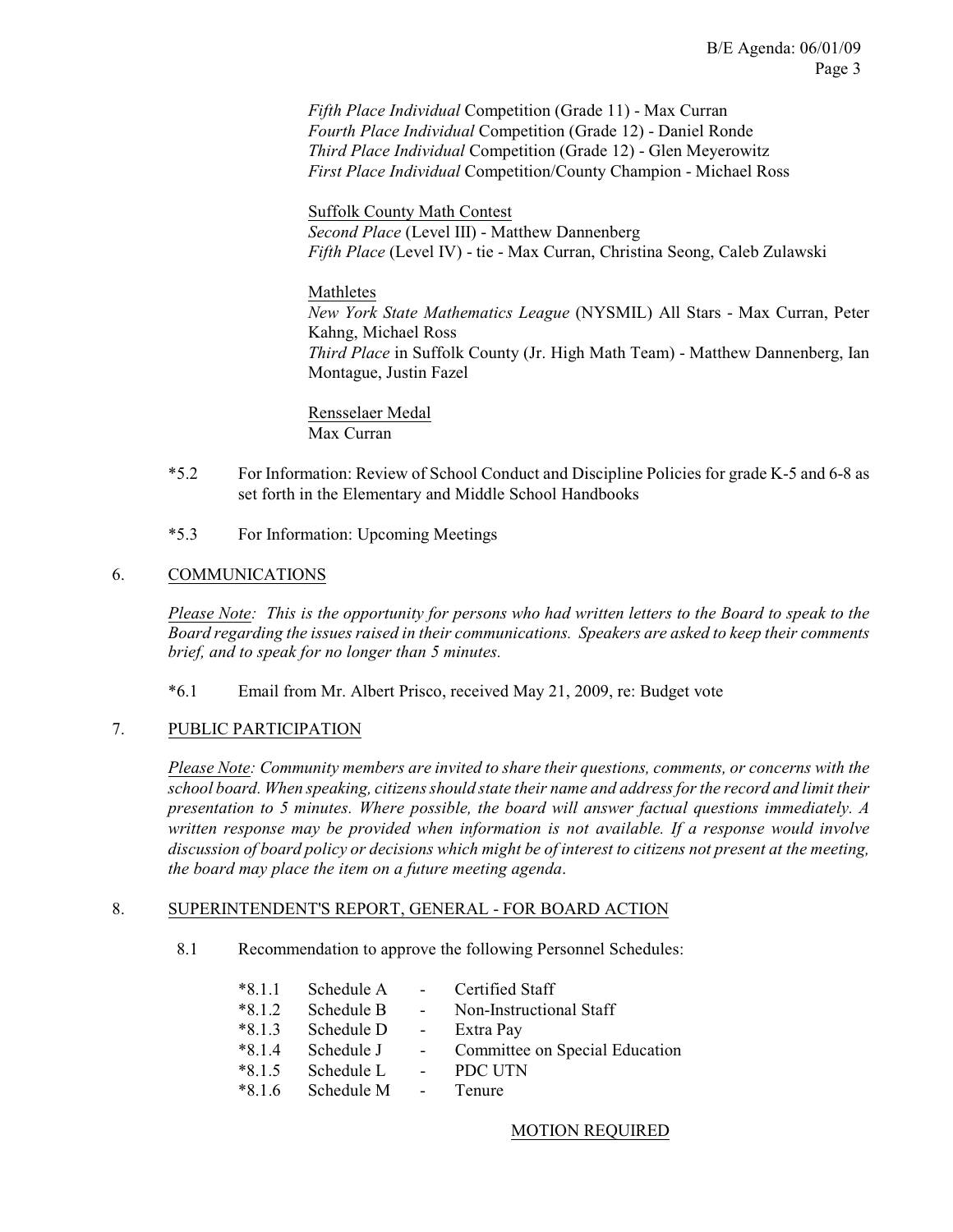\*8.2 Recommendation to approve a request to the State for an exemption from the requirement for a breakfast program. (Enclosed is the result of a survey authorized by the Board on March 9, 2009. When this item comes up on the agenda, there will be an opportunity for public input prior to the Board making a decision on this recommendation.)

#### MOTION REQUIRED

- 8.3 Recommendation to receive for a second reading and adopt the following policy:
	- \*8.3.1 Policy #9511 *"Continuing Education and Recreation Teachers and Temporary, Substitute and Student Non-Instructional Employees"*

### MOTION REQUIRED

- 8.4 Recommendation to receive for a first reading the following policy:
	- \*8.4.1 Policy #4510 *"Instructional Services Instructional Materials"* (new numbering system - old number 6161.3)

#### MOTION REQUIRED

- 8.5 Recommendation to receive for a first reading the following textbooks:
	- 8.3.1 Introduction to Comparative Politics Kesselman et al. Wadsworth AP Comparative Politics
	- 8.3.2 Cultural Anthropology Gary Ferraro Wadsworth IB Social & Cultural Anthropology

#### MOTION REQUIRED

#### 9. SUPERINTENDENT'S REPORT, FINANCIAL - FOR BOARD ACTION

9.1 Recommendation to take specified action on the following BIDS:

EDUCATIONAL \*9.1.1 Award - Musical Department Equipment

#### BUILDINGS & GROUNDS

\*9.1.2 Award - Hollow Metal Doors and Associated Hardware

### MOTION REQUIRED

- 9.2 Recommendation to authorize the administration to apply for the "New York State Bar Foundation and the NY State Bar Association Grant":
	- \*9.2.1 \$11,168 to be used to support the expenses related to the 2009 Law and Civic Education Summer Institute to be held at Northport High School June 29<sup>th</sup> through July  $2<sup>nd</sup>$ , 2009.

#### MOTION REQUIRED